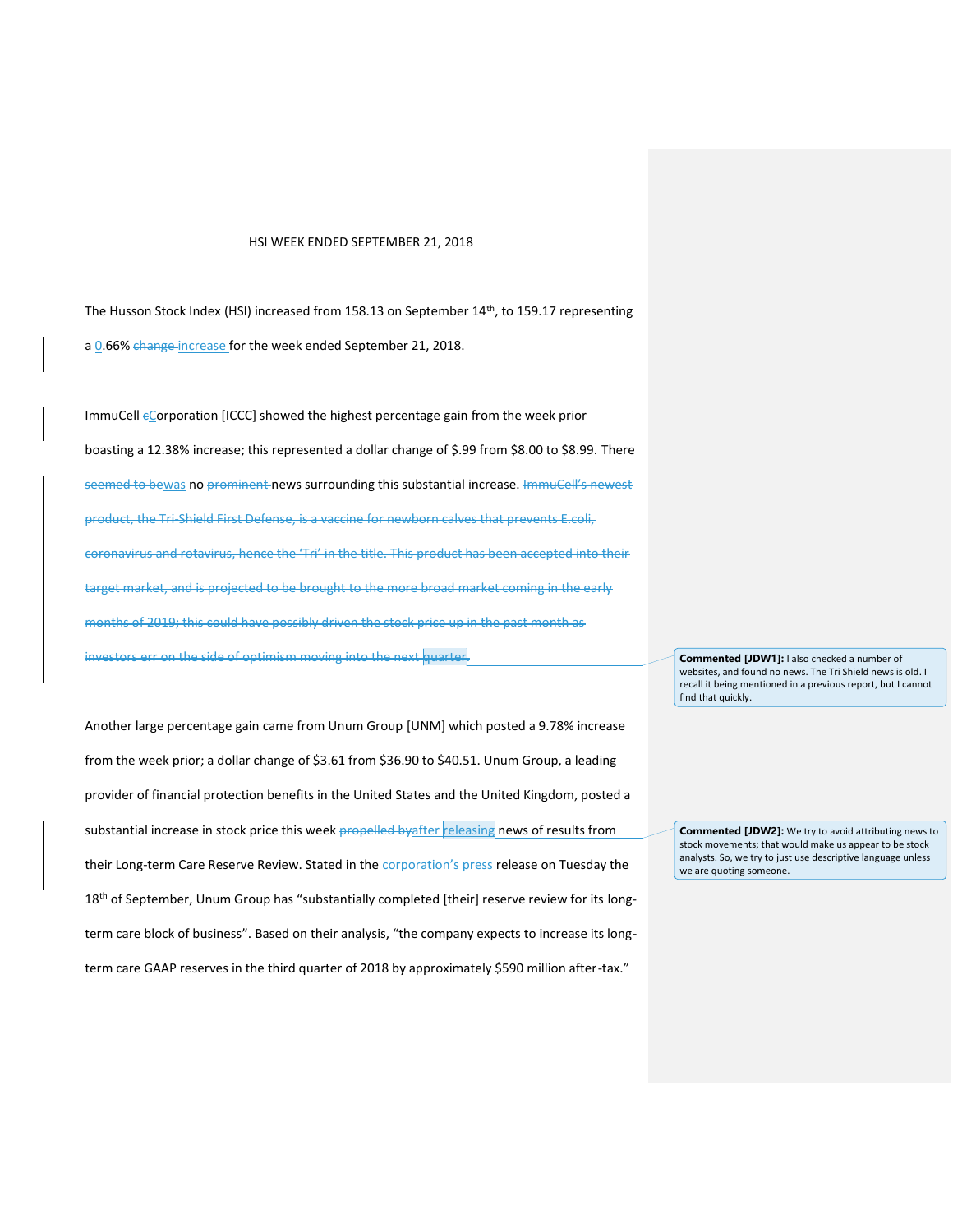This represents significant good news for the company and investors, driving optimism and volume high as On Tuesday the stock traded up to \$38.49 from \$36.44 at the prior day's close; this would continue progressive growth over the week to reach the week's end at \$40.51.

Lastly, the highest dollar change for the week came from Charter Communications [CHTR], which posted a change of \$14.46 from \$318.13 to \$332.59 representing a 4.55% increase from the prior week. Although there isn't substantial news reported on CHTR that would warrant such a significant increase, there was some slight news reinforcing analysts' 12-month price target of \$383.69, which would be a 20.61% increase if reached. This could have possibly been the catalyst for the increase of options trading on Thursday the 20<sup>th</sup> of September, however the increase in contracts were more frequent on the Pout side, rather than call; this means some investors believe the share price will decrease. It should be an intriguing dynamic to watch as the corporationwe moves towards the Quarter 3 reports in the coming months.

The HSI was developed by Marie Kenney, while a student at Husson University, in consultation with Associate Professor J. Douglas Wellington. The index is currently being tracked and analyzed by Husson student Dominick Lizotte. The HSI tracks and analyzes 29 companies that are considered to have an effect on the Maine economy. These companies are either based in Maine or have an influence on the Maine economy through employment, and overall presence in the State. This price-weighted index offers a numerical break down of Maine's economy to help provide a better understanding of Maine's economy. The analysis looks into the events of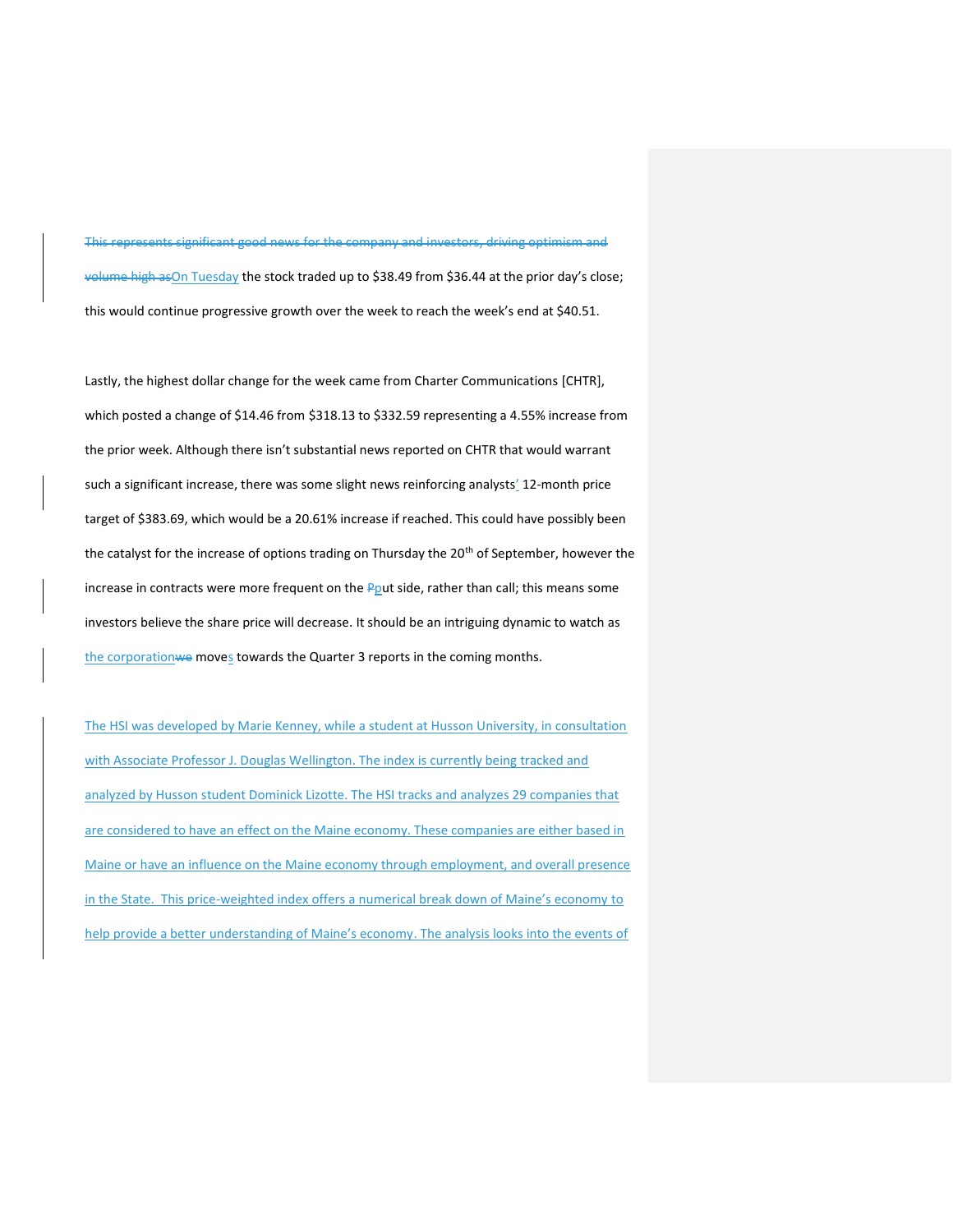the week and tries to explain significant changes in the stock prices of the companies that comprise the Husson Stock Index.

A substantial change was made in the HSI this week, with three companies added to the HSI and two companies dropped from the HSI. Avangrid, Inc. (AGR) was added due to its ownership of Central Maine Power Company, which provides power to 42% of Maine citizens. Alimentation Couche-Tard Inc. (ANCUF) was added due to its ownership of Circle K, the 20th highest employer in Maine. T-Mobile US, Inc. (TMUS) was added due to being the 46th highest employer in Maine. The Clorox Company (CLX) and PepsiCo, Inc. (PEP), which were in the HSI as general consumer companies, were dropped from the HSI.

**Commented [JDW3]:** One-time paragraph

## References

Unum Group Announces Results of Long-term Care Reserve Review. (2018, September 18).

Retrieved from<https://investors.unum.com/file/Index?KeyFile=395040169>

Notable Thursday Option Activity: CHTR, UNFI, PYX. (2018, September 20). Retrieved from <https://www.nasdaq.com/article/notable-thursday-option-activity-chtr-unfi-pyx-cm1025950>

**Commented [JDW4]:** These are the citations that were created by bibme.org. I also put the references in the order addressed in the report.